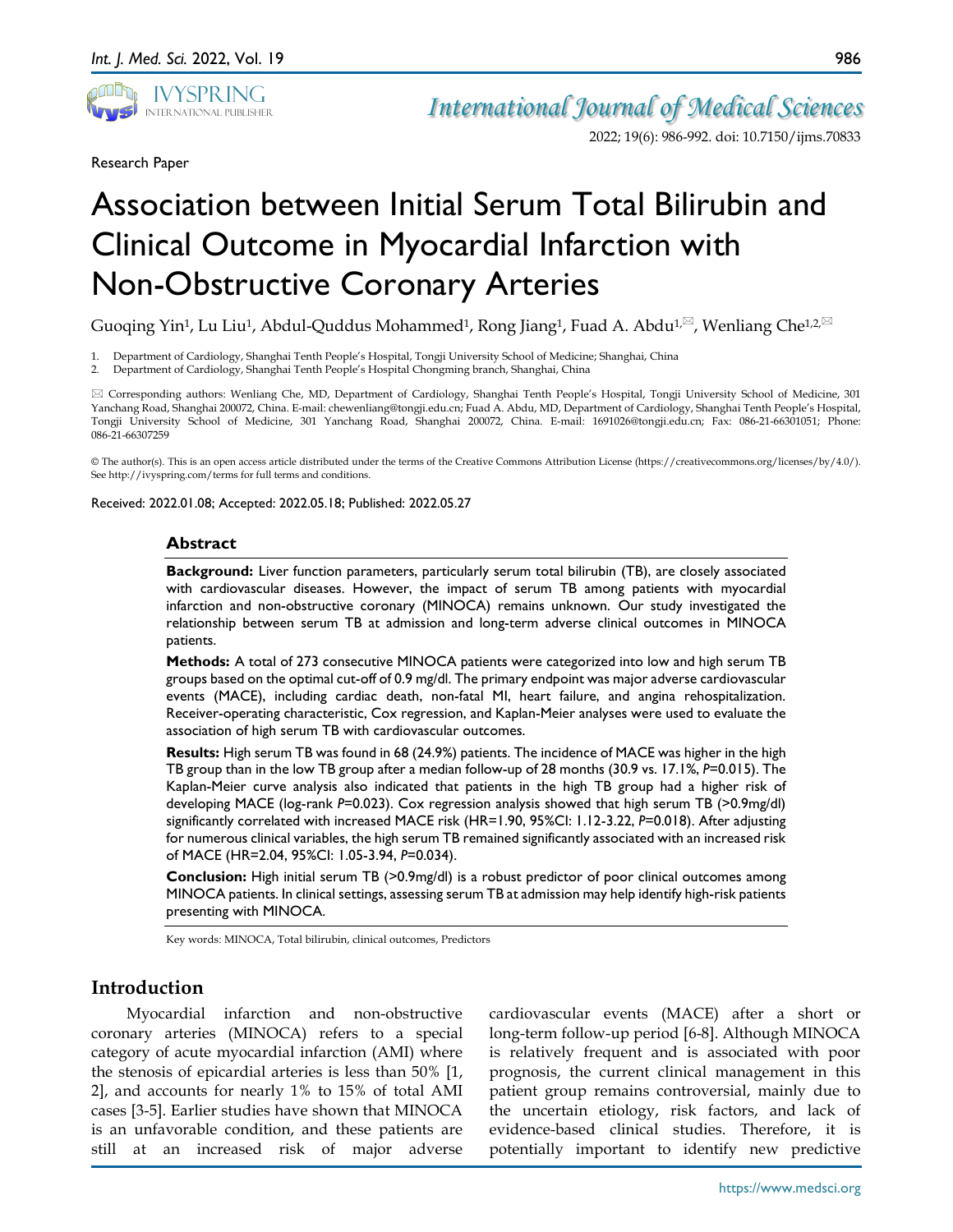biomarkers to improve the clinical outcomes and provide individualized treatment options and guidance in the clinical work of MINOCA patients.

Elevated liver function parameters such as alanine aminotransferase, aspartate aminotransferase, and alkaline phosphatase are frequently detected in AMI patients, and these abnormal biochemical parameters have been shown to be related to worse outcomes [9]. Serum total bilirubin (TB), an end product of heme metabolism, is another valuable serum biomarker for assessing adverse outcomes in coronary artery disease [10, 11]. However, the prognostic value of serum TB is controversial; some studies have shown that serum TB has a preventive impact on diabetes mellitus, hypertension, and metabolic syndrome [12-14]. In contrast, this impact is different in acute clinical conditions such as AMI, which showed that elevated serum TB is positively associated with worse cardiovascular outcomes in patients with AMI [15-18]. However, there have been no relevant studies evaluating the impact of liver enzymes or serum TB on clinical outcomes among the MINOCA population.

Thus, the present study sought to investigate the association between initial serum TB and unfavorable cardiovascular outcomes in MINOCA patients during long-term follow-up.

## **Methods**

#### **Study population and data collection**

We enrolled all AMI patients who were admitted to the cardiology department of Shanghai Tenth People's Hospital and who underwent coronary angiography from 2015 to 2019. Patients were classified as MINOCA if they met the diagnostic criteria for AMI outlined in the 4th universal definition of myocardial infarction (MI)[2], and their epicardial coronaries revealed no stenosis > 50% during coronary angiography. The exclusion criteria of this study were as follows: 1) age  $\leq$  18; 2) patients with type 3-5 myocardial infarction; 3) patients receiving thrombolytic therapy before coronary angiography examination; 4) patients with typical myocarditis, Takotsubo syndrome, or pulmonary embolism; 5) patients with no data of serum TB or TB >2.0 mg/dl; and 6) patients lost to follow-up. Eventually, 273 MINOCA patients were included in the final analysis of the present study.

Baseline characteristics such as demographic information, past medical history, laboratory test, electrocardiogram, and echocardiography results were obtained from their medical records. Fasting venous blood samples were obtained within 24 hours of admission to assess biochemical analysis. TB was

measured using Bilirubin Total Gen.3 reagent (Roche Diagnostics GmbH, Mannheim, Germany), and standard procedures were used to evaluate the other biochemical parameters. The normal range of TB was 0.2 to 1.2 mg/dl in our study. The optimal cut-off of 0.9mg/dl was obtained from receiver operating characteristic curve (ROC) analysis based on MACE prediction and was used to distinguish the groups in our study.

The current study was approved by the Ethics Committee of Shanghai Tenth People's Hospital and was carried out in accordance with the Helsinki Declaration. Each participant in this study signed a written informed consent form.

#### **Follow-up and endpoints**

The median follow-up period of this study was 28 months. The follow-up data were collected from the health record of patients, outpatient care, telephone calls, and hospital records. The endpoint of the present study was MACE, which was defined as cardiac death, non-fatal MI, heart failure, and angina rehospitalization. Cardiac death was defined as death caused by heart failure, arrhythmia, or sudden death without any other explanation. MI was diagnosed according to the 4th universal definition [2]. Heart failure was diagnosed based on the current guidelines [19]. Angina rehospitalization was defined as the presence of objective evidence of ischemia (electrocardiographic changes during spontaneous pain episodes at rest) requiring rehospitalization. The endpoints were confirmed by two qualified cardiologists.

#### **Statistical analysis**

MINOCA patients were categorized into two groups based on the optimal cut-off of 0.9 mg/dl, namely, high TB group (>0.90 mg/dl) and low TB group (≤0.90 mg/dl). The optimal cut-off value was established by ROC analysis based on MACE prediction, and the area under the curve (AUC) was estimated. Continuous variables were represented as mean ± standard deviation, whereas categorical variables were displayed as numbers with percentages. For continuous variables, the independent sample t-test was used, and for categorical variables, the chi-square test or Fisher's exact test was used. Kaplan-Meier method was used to create the cumulative survival curve for MACE, and log-rank tests were used to test for differences. Cox regression analysis, both univariable and multivariable, was used to examine the association between serum TB and clinical outcomes. The risk of MACE was adjusted for age and sex (Model 1) and multivariable adjustment, which includes age, sex, body mass index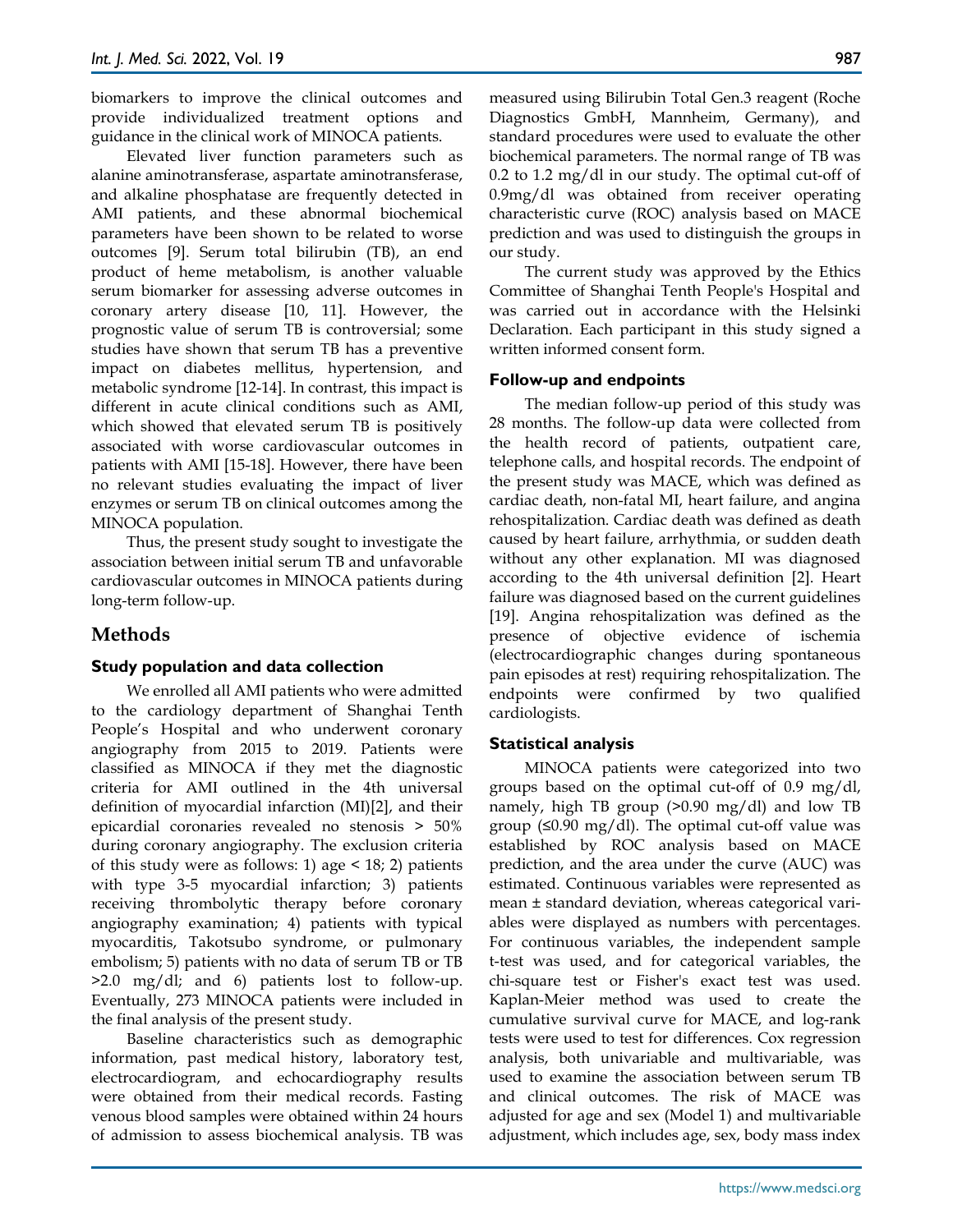(BMI), diabetes, hypertension, hyperlipemia, atrial fibrillation, heart failure, and left ventricular ejection fraction (Model 2). The hazard ratio (HR) with a 95% confidence interval (CI) was calculated. A two-tailed *P*<0.05 was considered statistically significant. SPSS software (version 24.0, Chicago, IL, USA) was used to analyze the data of this study, and GraphPad Prim software (version 8.0.1; Inc, USA) was used to create the graphics.

#### **Results**

A total of 312 patients diagnosed with MINOCA were enrolled consecutively, of which 39 were excluded from the study due to missing serum TB data (n=13), loss to follow-up (n=17), and serum TB >2.0 mg/dl at admission (n=9). Finally, 273 MINOCA patients were divided in two groups based on the value of serum TB at admission (high TB group: serum TB>0.9mg/dl, n=68; low TB group: serum TB≤0.9mg/dl, n=205) (Figure 1).

#### **Baseline characteristics**

Baseline characteristics and laboratory findings of all MINOCA patients in the high and low TB groups are shown in Table 1. Patients in the low TB group had higher LVEF values than patients in the high TB group (56.31±10.25 vs. 52.08±12.47, *P*=0.003). In addition, the triglyceride levels of patients in the low TB group were also significantly higher than those in the high TB group  $(1.62 \pm 1.18 \text{ vs. } 1.23 \pm 0.67)$ , *P*=0.029). Age, sex, BMI, history of hypertension, diabetes, dyslipidemia, atrial fibrillation, heart failure, admission characteristics, and laboratory findings did not differ significantly between the two groups (all *P*>0.05).

## **Clinical outcomes stratified by a TB value of 0.9mg/dl**

A total of 56 patients suffered MACE after a median follow-up of 28 months (17 cardiac deaths, 2 non-fatal MI, 3 heart failures, 34 angina rehospitalizations), 35 patients in the low TB group patients, and 21 patients in the high TB group patients. The incidence of MACE was significantly higher in the high TB group than those in the low TB group (30.9% vs. 17.1%, *P*=0.015). The angina rehospitalization was also higher in the high TB group compared with the low TB group (20.6% vs. 9.8%, *P*=0.015) (Table 2). Furthermore, the Kaplan-Meier curve showed that patients with TB>0.9mg/dl have an increased risk of developing MACE (log-rank *P*=0.023) (Figure 2A). Likewise, the same results were reported when only angina rehospitalization was analyzed (log-rank *P*=0.016) (Figure 2B).



**Figure 1.** Flow chart of the study.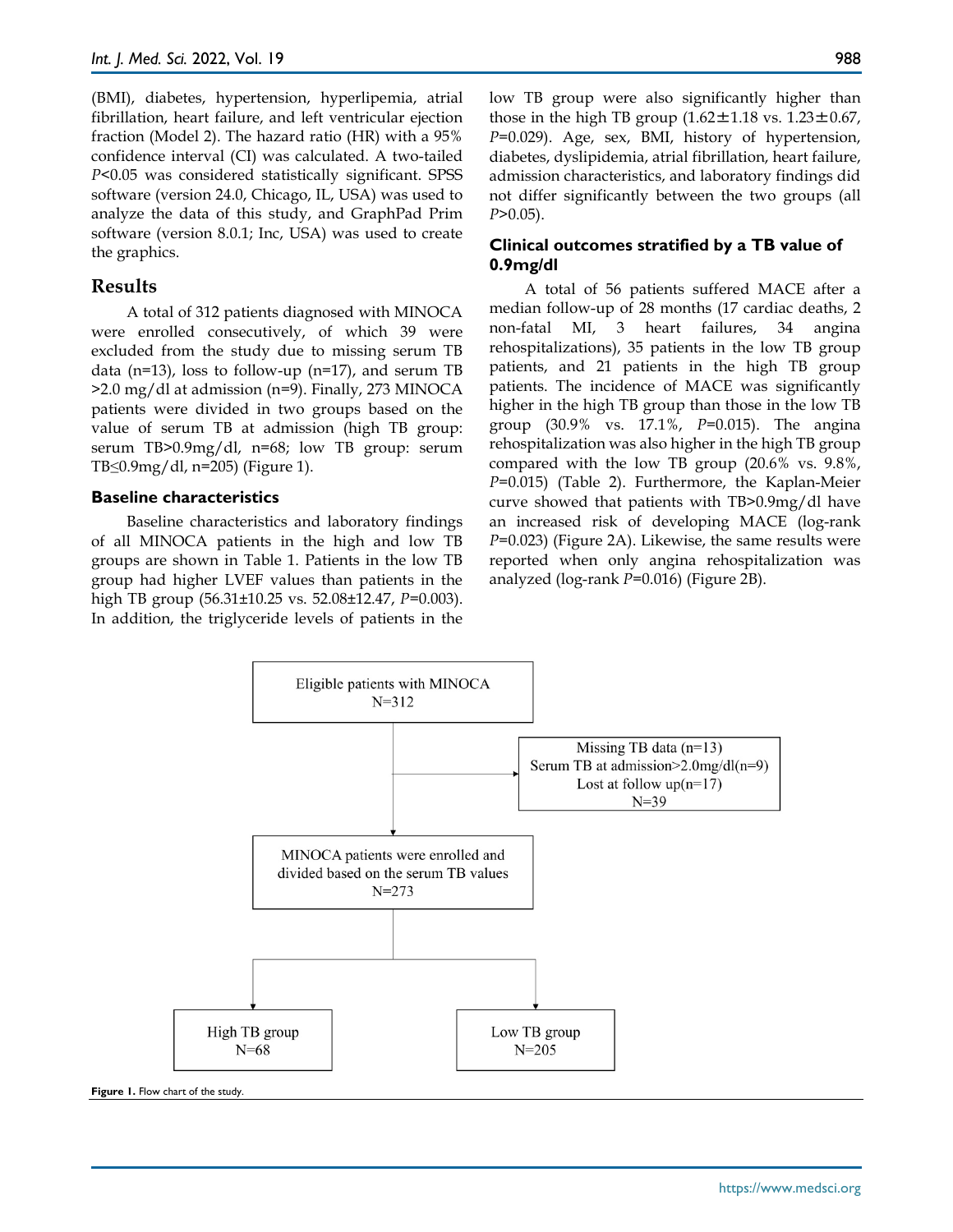

Figure 2. (A) Kaplan-Meier survival curves for MACE in MINOCA patients in the high TB group versus low TB group. (B) Kaplan-Meier survival curves for angina rehospitalization in MINOCA patients in high TB group versus low TB group. Abbreviations: MACE, major adverse cardiovascular events; TB, total bilirubin; HR, hazard ratio; CI, confidence interval.

**Table 1.** Baseline characteristics of the two groups stratified by serum total bilirubin

| Variable                        | Total                   | Low TB group       | High TB            | P     |
|---------------------------------|-------------------------|--------------------|--------------------|-------|
|                                 | $n = 273$               | n=205              | group<br>$n = 68$  | value |
| Age, $n$ $(\%)$                 | $63.30 \pm 13.27$       | $62.94 \pm 13.63$  | $64.40 \pm 12.16$  | 0.440 |
| Male, $n$ $%$                   | 135 (49.5)              | 98 (47.8)          | 37 (54.4)          | 0.345 |
| BMI, $\text{kg}/\text{m}^2$     | $24.09 \pm 3.77$        | $24.02 \pm 3.75$   | $24.31 \pm 3.89$   | 0.473 |
| History of disease              |                         |                    |                    |       |
| Hypertension, n (%)             | 139 (50.9)<br>105(51.2) |                    | 34 (50.0)          | 0.862 |
| Diabetes, n (%)                 | 46 (16.8)               | 36 (17.6)          | 10(14.7)           | 0.586 |
| Dyslipidemia, n (%)             | 41 (15.0)               | 34 (16.6)          | 7(10.3)            | 0.208 |
| Atrial fibrillation, n (%)      | 23(8.6)                 | 18(8.8)            | 5(7.8)             | 0.809 |
| Heart failure, n (%)            | 5(1.8)                  | 4(2.0)             | 1(1.5)             | 1.000 |
| Admission                       |                         |                    |                    |       |
| characteristics                 |                         |                    |                    |       |
| $STEMI$ , n $(\%)$              | 109 (39.9)              | 75 (36.6)          | 34 (50.0)          | 0.050 |
| NSTEMI, $n$ $%$                 | 164(60.1)               | 130(63.4)          | 34 (50.0)          | 0.050 |
| LVEF $(\%)$                     | $55.25 \pm 10.98$       | $56.31 \pm 10.25$  | $52.08 \pm 12.47$  | 0.003 |
| SBP (mmHg)                      | $142.06 \pm 23.06$      | $140.91 \pm 23.16$ | $145.51 \pm 22.57$ | 0.414 |
| $DBP$ (mm $Hg$ )                | $80.97 \pm 13.15$       | $80.35 \pm 13.14$  | $82.82 \pm 13.11$  | 0.739 |
| Heart rate, beats per<br>minute | $81.44 \pm 17.47$       | $80.90 \pm 17.80$  | $83.06 \pm 16.45$  | 0.527 |
| Laboratory test                 |                         |                    |                    |       |
| TB(mg/dl)                       | $0.72 \pm 0.33$         | $0.57 \pm 0.18$    | $1.17 \pm 0.25$    | 0.032 |
| ALT (U/L)                       | 31.16±30.46             | 30.28±33.07        | 33.80±20.68        | 0.410 |
| AST (U/L)                       | 49.95±70.08             | 46.76±61.83        | 59.59±90.40        | 0.191 |
| $GGT$ ( $U/L$ )                 | 41.06±54.33             | 40.15±56.90        | 43.95±45.53        | 0.670 |
| Blood urea nitrogen<br>(mmol/L) | $6.24 \pm 2.90$         | $6.15 \pm 3.00$    | $6.51 \pm 2.59$    | 0.549 |
| Creatinine (mmol/L)             | $80.9 \pm 43.29$        | $80.34 \pm 43.26$  | $82.6 \pm 43.66$   | 0.540 |
| Total cholesterol<br>(mmol/L)   | $4.27 \pm 1.07$         | $4.30 \pm 1.06$    | $4.18 \pm 1.07$    | 0.416 |
| Triglycerides (mmol/L)          | $1.52 \pm 1.09$         | $1.62 \pm 1.18$    | $1.23 \pm 0.67$    | 0.029 |
| $cTnT$ (ng/mL)                  | $0.46 \pm 1.06$         | $0.44 \pm 0.93$    | $0.5 \pm 1.38$     | 0.217 |
| $NT-proBNP$ (pg/mL)             | $2046.74 \pm$           | $1906.75 \pm$      | $2468.78 \pm$      | 0.428 |
|                                 | 4620.11                 | 4672.62            | 4465.17            |       |

**Abbreviations:** BMI: body mass index; STEMI: ST-segment elevation myocardial infarction; NSTEMI: non-ST-segment elevation myocardial infarction; LVEF: left ventricular ejection fraction; SBP: systolic blood pressure; DBP: diastolic blood pressure; TB: total bilirubin; ALT: alanine aminotransferase; AST: aspartate aminotransferase; GGT: γ-glutamyltransferase; NT-proBNP: N-terminal pro-B-type natriuretic peptide.

## **The association between initial serum TB and long-term clinical outcomes**

The association between initial serum TB and clinical outcomes is displayed in Table 3. Univariate Cox regression analysis showed that high serum TB (>0.9mg/dl) was associated with a higher risk of MACE (HR=1.90, 95%CI: 1.12-3.22, *P*=0.018). On multivariate Cox regression analysis, after adjusting for age and sex, patients in the TB >0.9mg/dl group also had a significantly higher risk of MACE (HR=1.83, 95%CI: 1.08-3.12, *P*=0.026). After adjusting for multiple clinical variables (model 2), Cox regression analysis showed that the high serum TB was still independently associated with a higher risk of developing MACE after long-term follow-up (HR=2.04, 95%CI: 1.05-3.94, *P*=0.034). Furthermore, the value of serum TB was positively associated with an elevated risk of MACE (per 1SD of TB increase, HR=1.43, 95% CI: 0.07-0.92, *P*=0.016), indicating that high serum TB (TB>0.9mg/dl) was a robust risk predictor of developing MACE among patients with MINOCA (Table 3).

|  |                            |  | Table 2. Accumulated major adverse cardiovascular events |  |
|--|----------------------------|--|----------------------------------------------------------|--|
|  | during the study endpoints |  |                                                          |  |

|                                    | Low TB group<br>$N = 205$ | High TB group<br>N=68 | P value |
|------------------------------------|---------------------------|-----------------------|---------|
| <b>MACE</b>                        | 35(17.1%)                 | 21(30.9%)             | 0.015   |
| Cardiovascular death               | 13 (6.3%)                 | $4(5.9\%)$            | 1.000   |
| Non-fatal myocardial<br>infraction | 0                         | $2(2.9\%)$            | 0.061   |
| Heart failure                      | $2(1.0\%)$                | 1(1.5%)               | 0.569   |
| Angina rehospitalization           | 20 (9.8%)                 | 14 (20.6%)            | 0.019   |
|                                    | $\sim$                    |                       |         |

**Abbreviations:** MACE: major adverse cardiovascular events.

The ROC curve of serum TB to predict the long-term MACE of MINOCA is shown in Figure 3.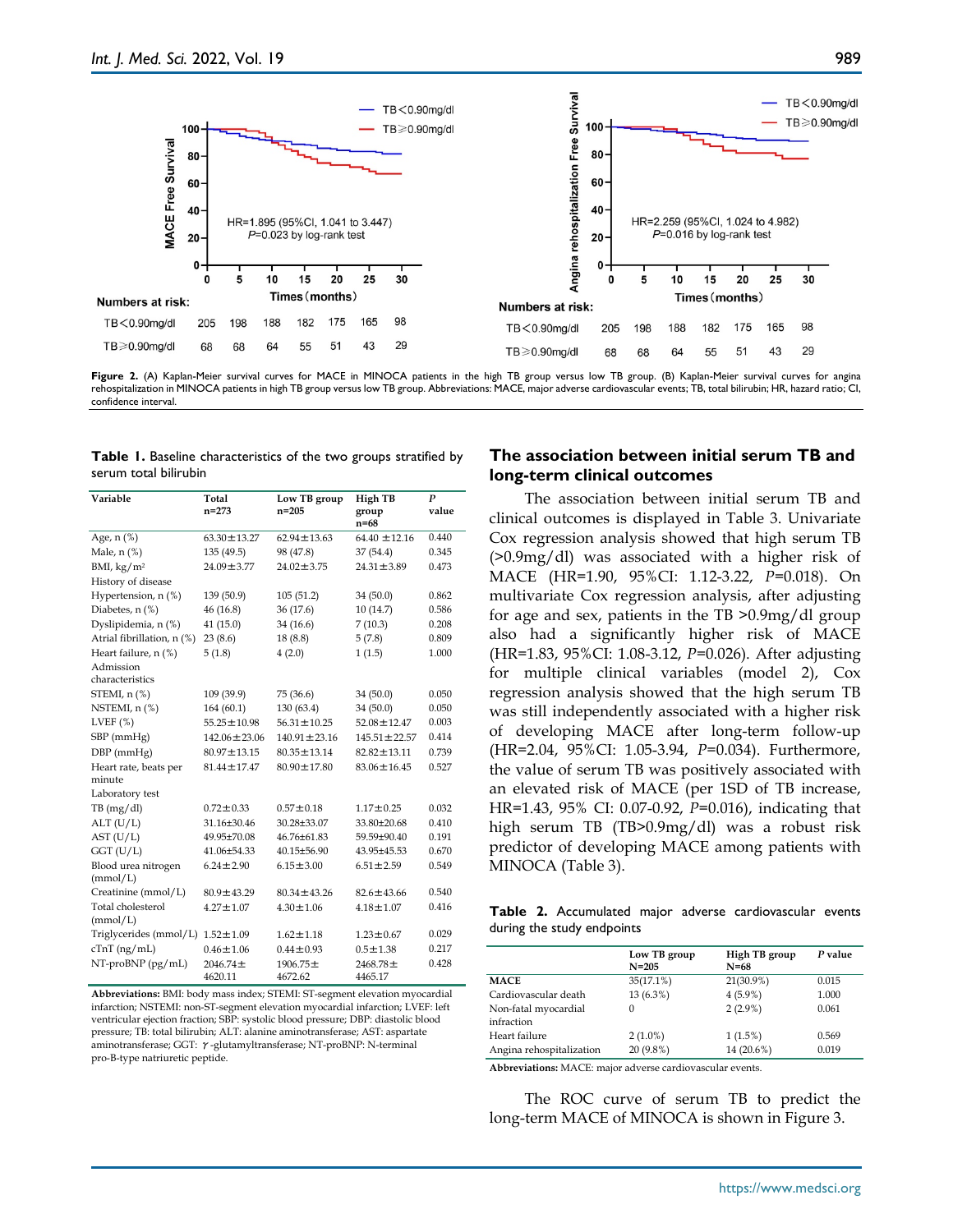| <b>Table 3.</b> The association between serum total bilirubin and clinical outcomes. |  |  |  |  |  |  |  |  |  |
|--------------------------------------------------------------------------------------|--|--|--|--|--|--|--|--|--|
|--------------------------------------------------------------------------------------|--|--|--|--|--|--|--|--|--|

|                      | Unadiusted        |         | Model 1          |         | Model 2           |         |
|----------------------|-------------------|---------|------------------|---------|-------------------|---------|
| Group                | HR $(95\%$ CI)    | P value | HR $(95\%$ CI)   | P value | HR(95% CI)        | P value |
| TB, per 1SD increase | $1.45(0.15-0.82)$ | 0.001   | 1.40 (0.11-0.76) | 0.004   | $1.43(0.07-0.92)$ | 0.016   |
| Low TB group         | Reference         |         | Reference        |         | Reference         |         |
| High TB group        | $1.90(1.12-3.22)$ | 0.018   | 1.83 (1.08-3.12) | 0.026   | $2.04(1.05-3.94)$ | 0.034   |

Model 1 included sex and age. Model 2 included age, sex, BMI, diabetes, hypertension, hyperlipemia, atrial fibrillation, heart failure, left ventricular ejection fraction.



**Figure 3.** Receiver operating characteristic curve of TB for the prediction of the long-term MACE of MINOCA patients. Abbreviations: TB, total bilirubin; AUC, area under the curve; CI, confidence interval.

#### **Discussion**

This is the first study to investigate the impact of serum TB on MACE in patients suffering from MINOCA. The novel findings of the present study were: 1) MINOCA patients with high serum TB (>0.9mg/dl) had a significantly higher risk of developing MACE than those with lower serum TB  $(\leq 0.9 \text{mg/dl})$ ; 2) initial serum TB>0.9mg/dl was an independent predictor of long-term MACE of MINOCA population. We demonstrated a positive association between initial serum TB and long-term clinical outcomes among MINOCA patients, highlighting its prognostic value in the risk stratification in the current treatment of MINOCA patients.

With coronary angiography widely used, MINOCA, a special type of AMI, has become increasingly recognized in current clinical practice [1, 4]. MINOCA is common in female and young patients and often presents with non-ST-elevation myocardial infarction [3, 20]. Several studies have revealed that patients with MINOCA had slightly better clinical outcomes than AMI patients with obstructive coronary arteries [6, 21]. However, this finding is not consistent across all studies; in a large retrospective research involving 6063 MINOCA patients, the all-cause mortality rate at one year and three years was 10.94% and 16.18%, respectively [22]. Another recent multicenter observational cohort research

indicated that one of every five MINOCA patients suffers MACE after the follow-up of one year [23]. According to the TOTAL-AMI study, 21.5% of MINOCA patients developed MACE during a median follow-up of 3.8 years [6]. In line with previous studies, the incidence of MACE was 20.5% after a median follow-up of 28 months, highlighting the importance of physicians paying special attention to this population. Despite the high prevalence rate and poor clinical outcomes, there is a scarcity of information on the risk factors for the poor clinical outcomes of MINOCA. As a result, particular attention needs to be given to MINOCA to identify potential risk factors and stratify these patients timely, thereby improving MINOCA management and prognosis.

Bilirubin, previously considered a useless by-product of heme metabolism, has recently been found to be a valuable antioxidant with cytoprotective effects [24, 25] and has been demonstrated to have anti-inflammatory effects [26]. Given the anti-inflammatory and antioxidant effects of serum TB, it seems reasonable that serum TB is negatively correlated with cardiovascular diseases. Accordingly, previous studies have shown that elevated TB positively impacted adverse cardiovascular events among patients with cardiovascular diseases [27, 28]. In 2862 normal individuals who underwent coronary computed tomography, Kang et al. discovered that TB levels are negatively associated with the extent of coronary atherosclerosis and calcified plaques[29]. Similarly, Ozeki et al. examined the relationship between TB level and ankle-brachial index in 935 patients, which reported a significant negative correlation between TB level and peripheral artery disease [30]. In addition to predicting adverse clinical outcomes, TB was also reported to have prognostic value in predicting contrast-induced nephropathy. A retrospective study enrolled 544 angina, or AMI patients who underwent coronary intervention procedures, showed that lower TB concentrations were positively associated with a higher risk of developing contrast-induced nephropathy [31]. When it comes to emergencies, such as MI, the protective effect of TB might be altered. Recent studies have shown that higher TB was associated with higher in-hospital mortality among ST-segment elevation myocardial infarction (STEMI) patients [16, 32-34]. A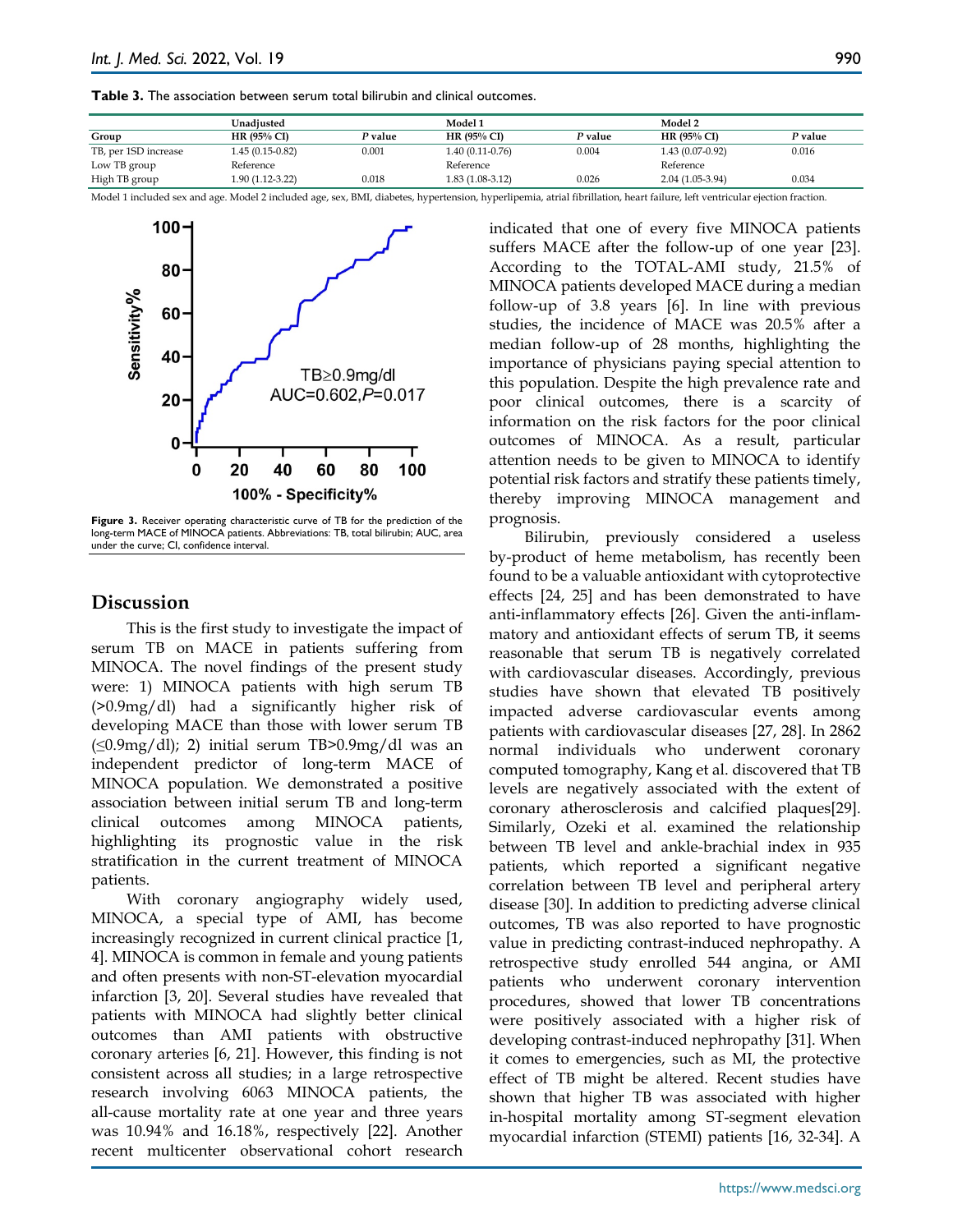large meta-analysis by Shen et al. combined results obtained from six studies involving 14,554 AMI patients, showing that higher serum TB was positively associated with higher MACE among AMI patients [18]. An earlier study reported that high TB was an independent predictor of no-reflow and in-hospital adverse outcomes in STEMI patients who received the primary percutaneous coronary intervention (PCI)[35]. Another study also found that higher TB was similarly linked to an elevated risk of MACE in patients with acute coronary syndrome [36]. In addition, a previous study found that TB was positively associated with high SYNTAX scores in STEMI patients [37].

To date, several studies have investigated the association between TB and clinical outcomes in AMI. To the best of our knowledge, there are no specific clinical studies regarding the prognostic value of TB in MINOCA patients, a unique type of MI that requires specific attention. In the present study, for the first time, we showed that the high TB was significantly correlated with an increased risk of MACE, which was in line with previous AMI studies. The reasons might be listed as follows; firstly, a higher baseline TB level indicates more significant clinical abnormalities; we observed that the LVEF values of patients in the high TB group were significantly lower than those in the low TB group, which reflects the poorer cardiac function of patients in the high TB group to some extent. Secondly, elevated bilirubin levels might result from insufficient perfusion of the liver or hepatic congestion induced by cardiac failure. In addition, acute stress reaction might also be related to this positive correlation. Under circumstances of MI or pressure overload, heme oxygenase-1, which decomposes heme into bilirubin under oxidative stress, was found to be significantly up-regulated in animal models [38]. Thus, a higher TB level could also reflect more severe myocardial damage in the acute clinical conditions, explaining the positive association between TB and MINOCA patients' prognosis.

Currently, there is no exact TB cut-off value for predicting adverse events in AMI patients. A previous study by Gul et al. stratified STEMI patients who underwent PCI into two groups based on a cut-off value of 0.9 md/dl for TB and found that in-hospital mortality was significantly higher in the high TB group [16]. Moreover, another study stratified 1111 STEMI patients based on the cut-off value of 0.79 mg/dl for TB and found that the high TB group had a higher rate of adverse events [39]. However, in the present study, we found that initial serum TB > 0.9mg/dl is an independent predictor of unfavorable outcomes in MINOCA patients, even after adjusting for confounding factors known to be associated with

MACE among MINOCA patients. The ROC analysis indicated that TB>0.9mg/dl has importance in predicting long-term MACE among MINOCA patients.

Taken together, our findings suggested that serum TB, which is a cheap and easy-to-measure biomarker, could be effectively used for risk stratification of MINOCA patients. As a regular biochemical measure and a potent prognostic indicator for MINOCA patients, serum TB is readily available to clinicians.

Several limitations need to be considered. Firstly, this was a retrospective study, so the probability of selection bias and unmeasured variables cannot be ruled out. Secondly, this was a limited sample size single-center study. Thirdly, the clinical application value of serum TB was not matched to other inflammatory markers such as C reactive protein or myeloperoxidase. In addition, we did not record the dynamic changes in serum TB levels during the hospitalization and follow-up, as well as the lack of serum TB concentrations in the control group, which might also be clinically significant. More prospective studies with a larger sample size are required, however, to confirm the current study's findings.

## **Conclusion**

High initial serum TB (>0.9mg/dl) is a robust predictor of adverse clinical outcomes among MINOCA patients. In clinical practice, assessment of TB may aid in identifying high-risk MINOCA patients.

# **Acknowledgments**

## **Funding**

This work was supported by in part by Chinese National Natural Science Foundation (82170521), Shanghai Natural Science Foundation of China (21ZR1449500), Foundation of Shanghai Municipal Health Commission (202140263), the Fundamental Research Funds for Central Universities (No. 22120190211), Foundation of Chongming (CKY2 021-21, CKY2020-29), Clinical Research Plan of Shanghai Tenth People's Hospital (YNCR2A001), and Clinical Research Plan of SHDC (SHDC2020CR4065).

## **Data availability statement**

Data used or analyzed during the present study are available from the corresponding author on reasonable request.

# **Competing Interests**

The authors have declared that no competing interest exists.